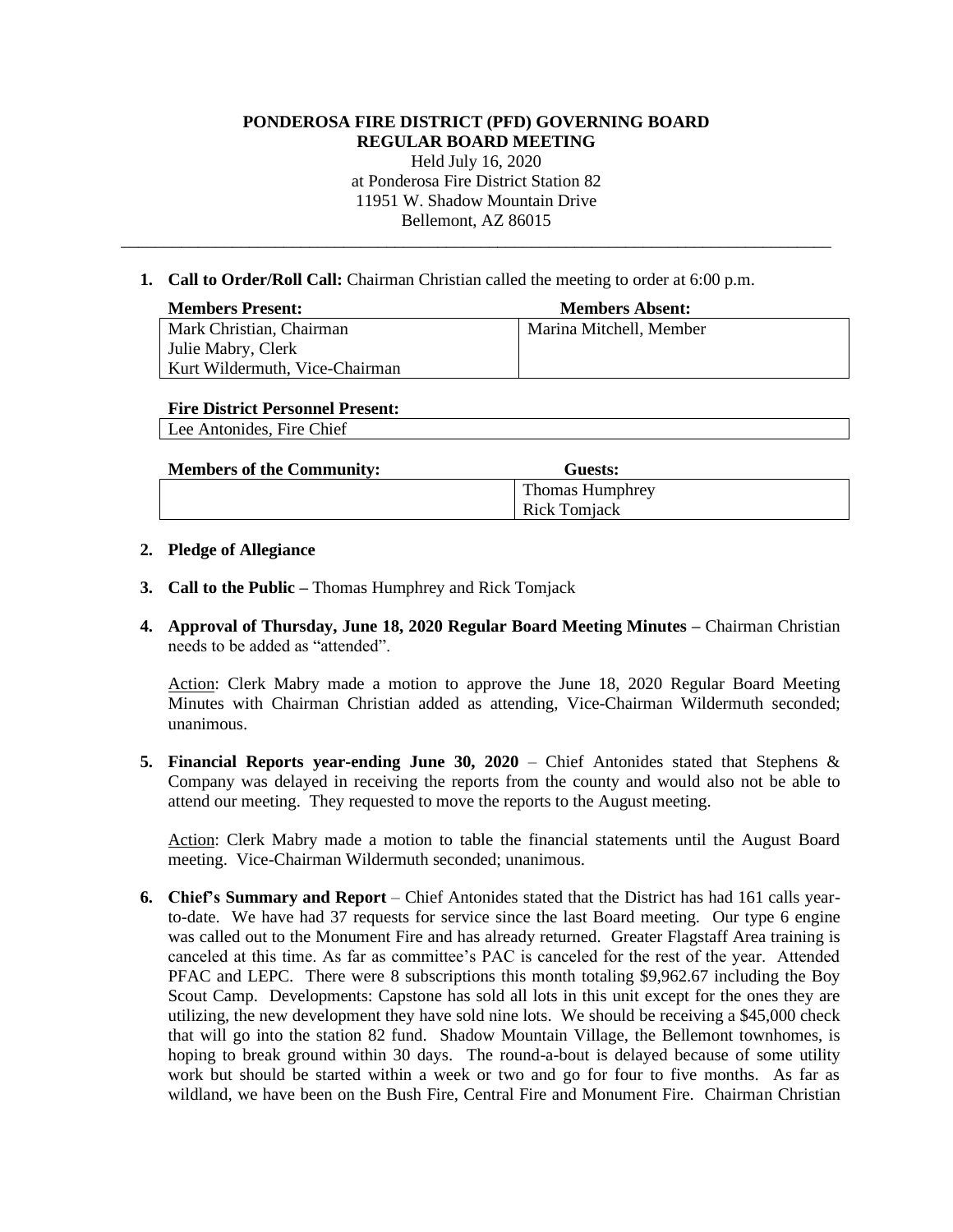asked if we bill immediately and if we don't bill within that 30 days, do we forfeit that reimbursement? Chief Antonides stated that we can request an extension if needed. Chief Antonides stated that we had to put tires on the type 6 engine, and we will need to put them on WT82. Finally, Chief Antonides read a letter from a resident regarding Adam Humphrey and Tyler Packer and their exceptional service.

# **7. Unfinished Business**

- a. *Discussion and update regarding capital funds and status of lots paid –* update completed during the Chief's report.
- b. *Discussion and update regarding current out-of-district billing and historic billing project –* Chief Antonides stated that there have been additional issues, but a report was presented to the Board and the revenue for 2020 currently is \$5,051.54. We are anticipating seeing more revenue with the billing cycle now.
- c. *Discussion and possible action regarding appointing new board member –* Chairman Christian asked both candidates to tell the Board a little about themselves. The Board agreed that both were great candidates and appreciated them applying which made it very hard to decide.

Action: Chairman Christian made a motion to accept Thomas Humphrey as a Ponderosa Fire District Governing Board Member, Member Mabry seconded; unanimous. Member Mabry wanted to express to Rick Tomjack that we will have another position open shortly.

d. *Discussion and possible action regarding Station 82 addition and timeline –* Chief Antonides stated that the contractor wanted to present some other options to the Board. The Board could approve the design option and then when the Board decided to move forward, we would be ready to go. Chief Antonides concern is the property tax revenue during the next fiscal year due to COVID-19. Vice-Chairman Wildermuth stated there is a tremendous amount of risk in real estate at the moment. Clerk Mabry stated that January would be more of an appropriate time. Chairman Christian errors on the side of conservative and stated we should not take on any extended risks. The Board has a significant responsibility to the community and if the economy takes a downturn then the District would not have the financial foundation needed.

Action: Clerk Mabry made a motion to table the Station 82 remodel and timeline until January 1, 2021. Vice-Chairman seconded; unanimous.

### **8. New Business**

a. *Discussion and possible action regarding new pandemic policy –* Chief Antonides stated that the department has already had two employees who have had potential exposures. These employees must be tested and self-isolate until they have a negative result. This policy was put together in the best interest of the department and the employee. Vice-Chairman Wildermuth stated that the policy is exactly what the department needs during this time. Chairman Christian and Clerk Mabry agreed.

Action: Clerk Mabry made a motion to approve the pandemic policy, Chairman Christian seconded; unanimous.